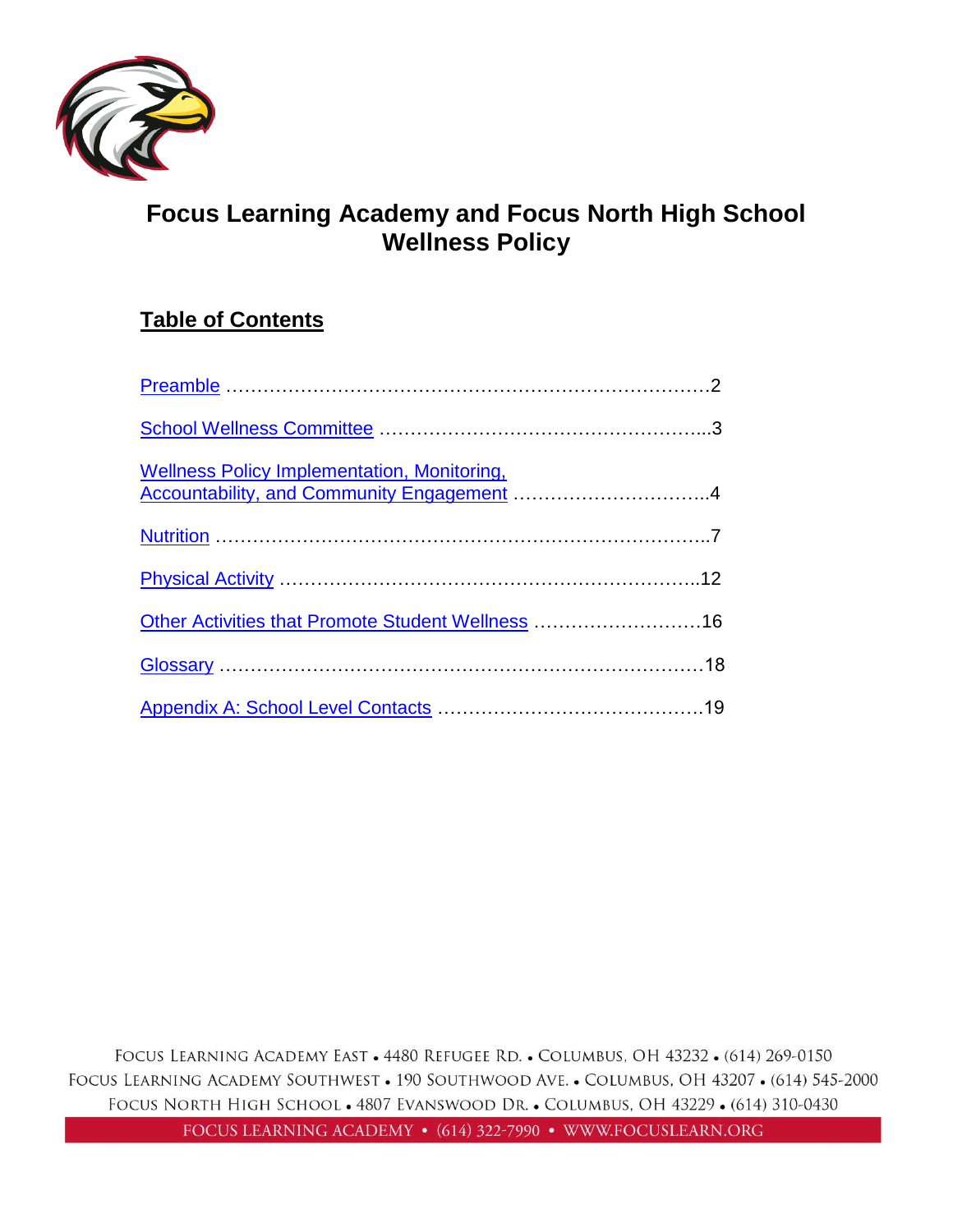

# <span id="page-1-0"></span>**Focus Wellness Policy**

*Note: This school-level wellness policy meets the minimum Federal standards for local school wellness policy implementation under the final rule of the [Healthy, Hunger-Free Kids Act of 2010,](https://www.gpo.gov/fdsys/pkg/FR-2016-07-29/pdf/2016-17230.pdf) the Alliance for a Healthier Generation Healthy Schools Program Bronze-level award criteria, and minimum best practice standards accepted in the education and public health fields.* 

# **Preamble**

Focus is committed to the optimal development of every student. The School believes that for students to have the opportunity to achieve personal, academic, developmental and social success, we need to create positive, safe and health-promoting learning environments at every level, in every setting, throughout the school year.

Research shows that two components, good nutrition and physical activity before, during and after the school day, are strongly correlated with positive student outcomes. For example, student participation in the U.S. Department of Agriculture's (USDA) School Breakfast Program is associated with higher grades and standardized test scores, lower absenteeism and better performance on cognitive tasks. Conversely, less-than-adequate consumption of specific foods including fruits, vegetables and dairy products, is associated with lower grades among students. In addition, students who are physically active through active transport to and from school, recess, physical activity breaks, high-quality physical education and extracurricular activities – do better academically. Finally, there is evidence that adequate hydration is associated with better cognitive performance.

This policy outlines the School's approach to ensuring environments and opportunities for all students to practice healthy eating and physical activity behaviors throughout the school day while minimizing commercial distractions. Specifically, this policy establishes goals and procedures to ensure that:

- Students in the School have access to healthy foods throughout the school day both through reimbursable school meals and other foods available throughout the school campus- in accordance with Federal and state nutrition standards;
- Students receive quality nutrition education that helps them develop lifelong healthy eating behaviors;
- Students have opportunities to be physically active before, during and after school;
- Schools engage in nutrition and physical activity promotion and other activities that promote student wellness;
- School staff are encouraged and supported to practice healthy nutrition and physical activity behaviors in and out of school;
- The community is engaged in supporting the work of the School in creating continuity between school and other settings for students and staff to practice lifelong healthy habits; and
- The School establishes and maintains an infrastructure for management, oversight, implementation, communication about and monitoring of the policy and its established goals and objectives.

This policy applies to all students, staff at Focus. Specific measureable goals and outcomes are identified within each section below.

The School will coordinate the wellness policy with other aspects of school management, *including the School's School Improvement Plan, when appropriate.*

FOCUS LEARNING ACADEMY EAST • 4480 REFUGEE RD. • COLUMBUS, OH 43232 • (614) 269-0150 FOCUS LEARNING ACADEMY SOUTHWEST • 190 SOUTHWOOD AVE. • COLUMBUS, OH 43207 • (614) 545-2000 FOCUS NORTH HIGH SCHOOL • 4807 EVANSWOOD DR. • COLUMBUS, OH 43229 • (614) 310-0430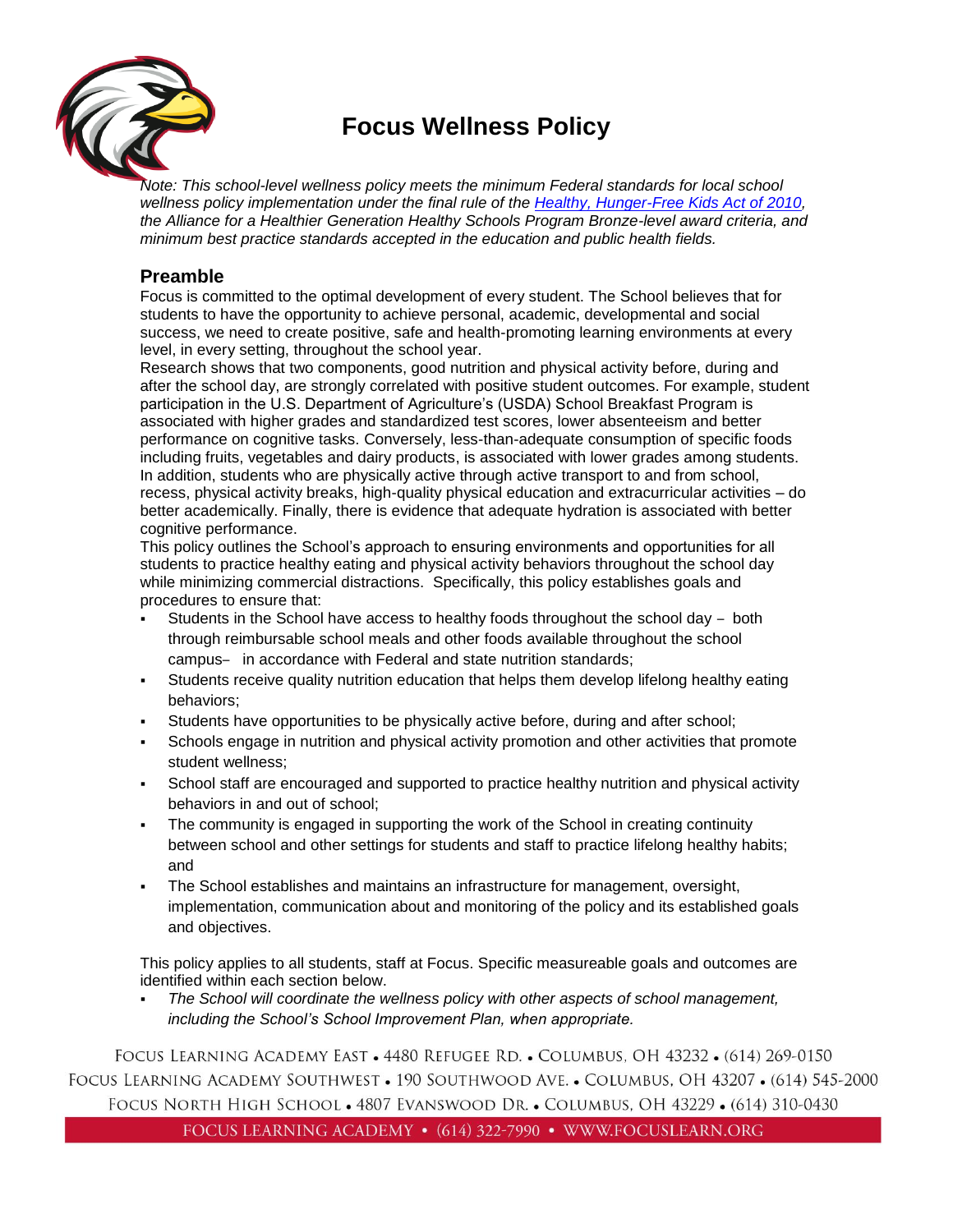

# **I. School Wellness Committee**

## <span id="page-2-0"></span>*Committee Role and Membership*

The School will convene a representative school wellness committee (hereto referred to as the DWC or work within an existing school health committee) that meets at least four times per year establish goals for and oversee school health and safety policies and programs, including development, implementation and periodic review and update of this school-level wellness policy (heretofore referred as "wellness policy").

The DWC membership will represent all school levels – grades 9-12- and include (to the extent possible), but not be limited to: parents and caregivers; students; representatives of the school nutrition program, physical education teachers; health education teachers; social services staff [e.g., school counselors, psychologists, social workers, school, school board members); and the general public. When possible, membership will also include Supplemental Nutrition Assistance Program Education coordinators (SNAP-EDEDSNAP-Ed). To the extent possible, the DWC will include representatives from each school building and reflect the diversity of the community.

▪ *Each Focus school will establish an ongoing School Wellness Committee (SWC) that convenes to review school-level issues, in coordination with the consortium DWC.*

#### *Leadership*

The Superintendent or designee(s) will convene the DWC and facilitate development of and updates to the wellness policy, and will ensure each school's compliance with the policy. The designated official for oversight is the Executive Director.

| <b>Name</b>            | Title /<br><b>Relationship to</b><br>the School or<br>School | <b>Email address</b>             | Role on<br><b>Committee</b>                     |
|------------------------|--------------------------------------------------------------|----------------------------------|-------------------------------------------------|
| Kathy Williams         | Executive<br>Director                                        | Kathy.williams@focuslearn.org    | Oversees DWC                                    |
| <b>Kelley Straight</b> | Director-North                                               | Kelley.straight@focuslearn.org   | <b>Food Nutrition</b><br>Program<br>Coordinator |
| <b>Kerry Hill</b>      | Director-West                                                | Kerry.hill@focuslearn.org        | Member                                          |
| Rob Paulauskas         | Director-East                                                | Joseph.paulauskas@focuslearn.org | Member                                          |
| Julie Nelson<br>Slagle | <b>Student Services</b><br>Director                          | Julie.nelson@focuslearn.org      | Member                                          |
| Caitlin Jones          | <b>Student</b><br>Advocate                                   | Caitlin.jones@focuslearn.org     | Member                                          |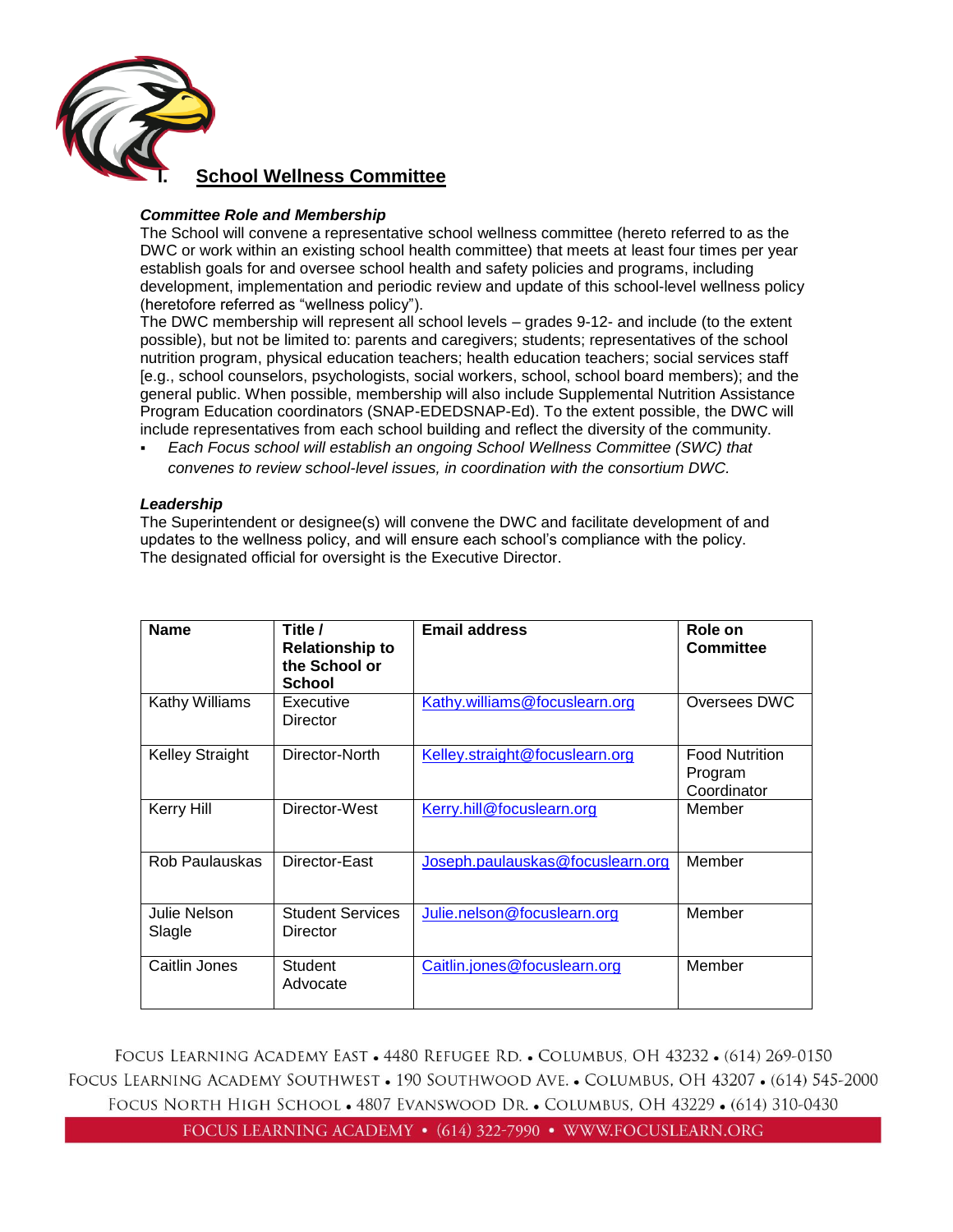| <b>Emily Watts</b>    | <b>Field Placement</b><br>Coordinator | Emily.watts@focuslearn.org    | Member |  |
|-----------------------|---------------------------------------|-------------------------------|--------|--|
| <b>Whitney Simon</b>  | Phys Ed/Health<br>Teacher             | Whitney.simon@focuslearn.org  | Member |  |
| Kelsey<br>Compton     | Office Manager                        | Kelsey.compton@focuslearn.org | Member |  |
| Vince Milano          | Retention<br>Specialist               | Vince.milano@focuslearn.org   | Member |  |
| <b>Tyree Ward</b>     | Office Manager                        | Tyree.ward@focuslearn.org     | Member |  |
| <b>Wendy Straight</b> | Enrollment<br>Assistant               | Wendy.straight@focuslearn.org | Member |  |

Each school will designate a school wellness policy coordinator, who will ensure compliance with the policy. Refer to Appendix A for a list of school-level wellness policy coordinators.

# <span id="page-3-0"></span>**II. Wellness Policy Implementation, Monitoring, Accountability and Community Engagement**

# *Implementation Plan*

The School will develop and maintain a plan for implementation to manage and coordinate the execution of this wellness policy. The plan delineates roles, responsibilities, actions and timelines specific to each school; and includes information about who will be responsible to make what change, by how much, where and when; as well as specific goals and objectives for nutrition standards for all foods and beverages available on the school campus, food and beverage marketing, nutrition promotion and education, physical activity, physical education and other school-based activities that promote student wellness. It is recommended that the school use the [Healthy Schools Program online tools](http://www.schools.healthiergeneration.org/) to complete a school-level assessment based on the Centers for Disease Control and Prevention's School Health Index, create an action plan that fosters implementation and generate an annual progress report.

This wellness policy and the progress reports can be found at: *focuslearn.org.* 

## *Recordkeeping*

The School will retain records to document compliance with the requirements of the wellness policy at the Executive Director's office. Documentation maintained in this location will include but will not be limited to:

- **•** The written wellness policy;
- Documentation demonstrating that the policy has been made available to the public;
- Documentation of efforts to review and update the Local Schools Wellness Policy; including an indication of who is involved in the update and methods the school uses to make stakeholders aware of their ability to participate on the DWC;
- Documentation to demonstrate compliance with the annual public notification requirements;

FOCUS LEARNING ACADEMY EAST • 4480 REFUGEE RD. • COLUMBUS, OH 43232 • (614) 269-0150 FOCUS LEARNING ACADEMY SOUTHWEST • 190 SOUTHWOOD AVE. • COLUMBUS, OH 43207 • (614) 545-2000 FOCUS NORTH HIGH SCHOOL . 4807 EVANSWOOD DR. . COLUMBUS, OH 43229 . (614) 310-0430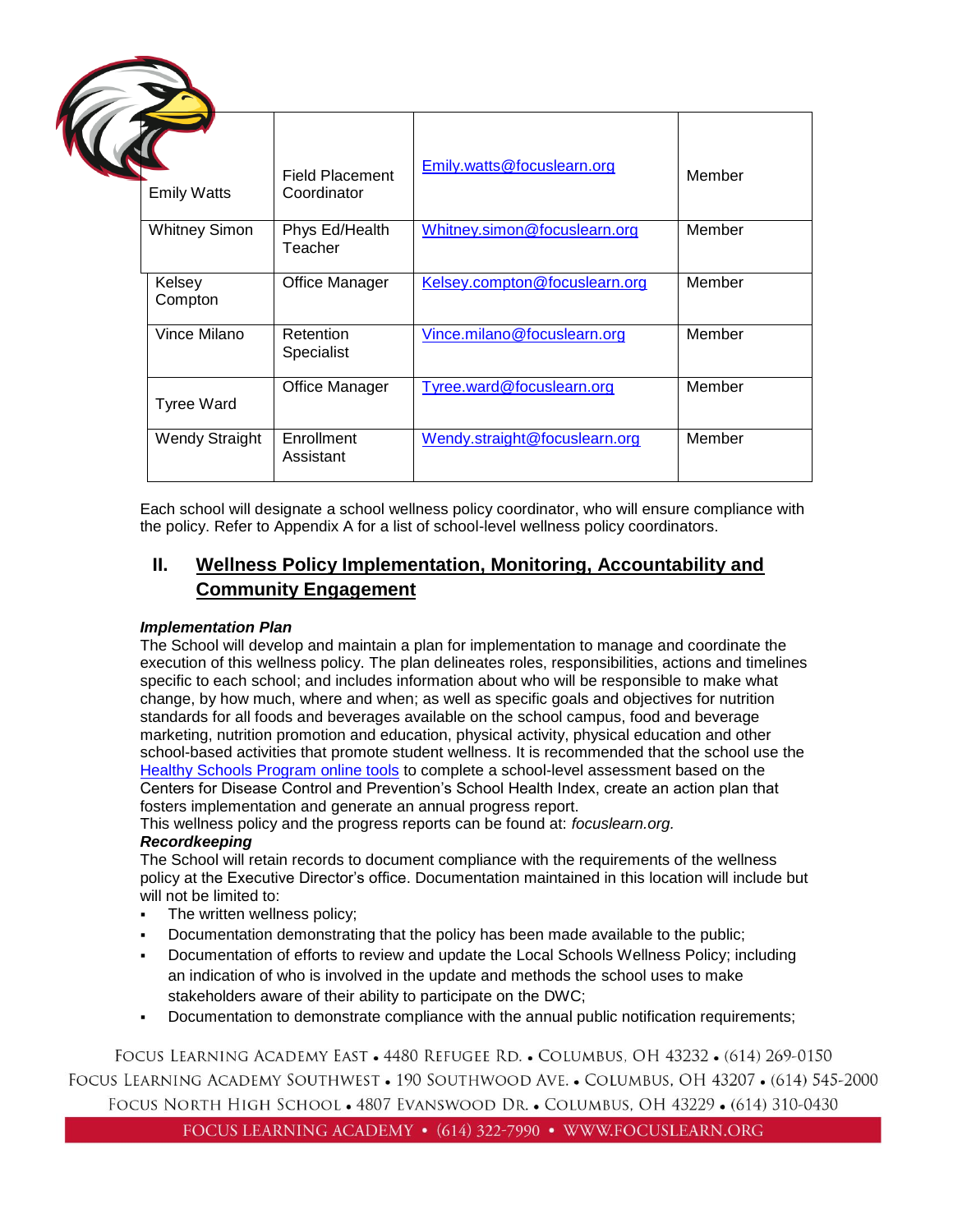

- The most recent assessment on the implementation of the local school wellness policy;
- Documentation demonstrating the most recent assessment on the implementation of the Local School Wellness Policy has been made available to the public.

## *Annual Notification of Policy*

The School will actively inform families and the public each year of basic information about this policy, including its content, any updates to the policy and implementation status. The School will make this information available via the school website and/or school-wide communications. The School will provide as much information as possible about the school nutrition environment. This will include a summary of the School's events or activities related to wellness policy implementation. Annually, the School will also publicize the name and contact information of the School official leading and coordinating the committee, as well as information on how the public can get involved with the school wellness committee.

#### *Triennial Progress Assessments*

At least once every three years, the School will evaluate compliance with the wellness policy to assess the implementation of the policy and include:

- The extent to which schools under the jurisdiction of this policy are in compliance with the wellness policy;
- The extent to which the School's wellness policy compares to the Alliance for a Healthier Generation's model wellness policy; and
- A description of the progress made in attaining the goals of the School's wellness policy.

The position/person responsible for managing the triennial assessment and contact information is the Student Services Representative-Focus West-614-545-2000.

The DWC, in collaboration with individual schools, will monitor schools' compliance with this wellness policy.

The School will actively notify households/families of the availability of the triennial progress report.

#### *Revisions and Updating the Policy*

The DWC will update or modify the wellness policy based on the results of the annual School Health Index and triennial assessments and/or as School priorities change; community needs change; wellness goals are met; new health science, information, and technology emerges; and new Federal or state guidance or standards are issued. **The wellness policy will be assessed and updated as indicated at least every three years, following the triennial assessment.** *Community Involvement, Outreach and Communications*

The School is committed to being responsive to community input, which begins with awareness of the wellness policy. The School will actively communicate ways in which representatives of DWC and others can participate in the development, implementation and periodic review and update of the wellness policy through a variety of means appropriate for that school. The School will also inform parents of the improvements that have been made to school meals and compliance with school meal standards, availability of child nutrition programs and how to apply, and a description of and compliance with Smart Snacks in School nutrition standards. The School will use

FOCUS LEARNING ACADEMY EAST • 4480 REFUGEE RD. • COLUMBUS, OH 43232 • (614) 269-0150 FOCUS LEARNING ACADEMY SOUTHWEST • 190 SOUTHWOOD AVE. • COLUMBUS, OH 43207 • (614) 545-2000 FOCUS NORTH HIGH SCHOOL • 4807 EVANSWOOD DR. • COLUMBUS, OH 43229 • (614) 310-0430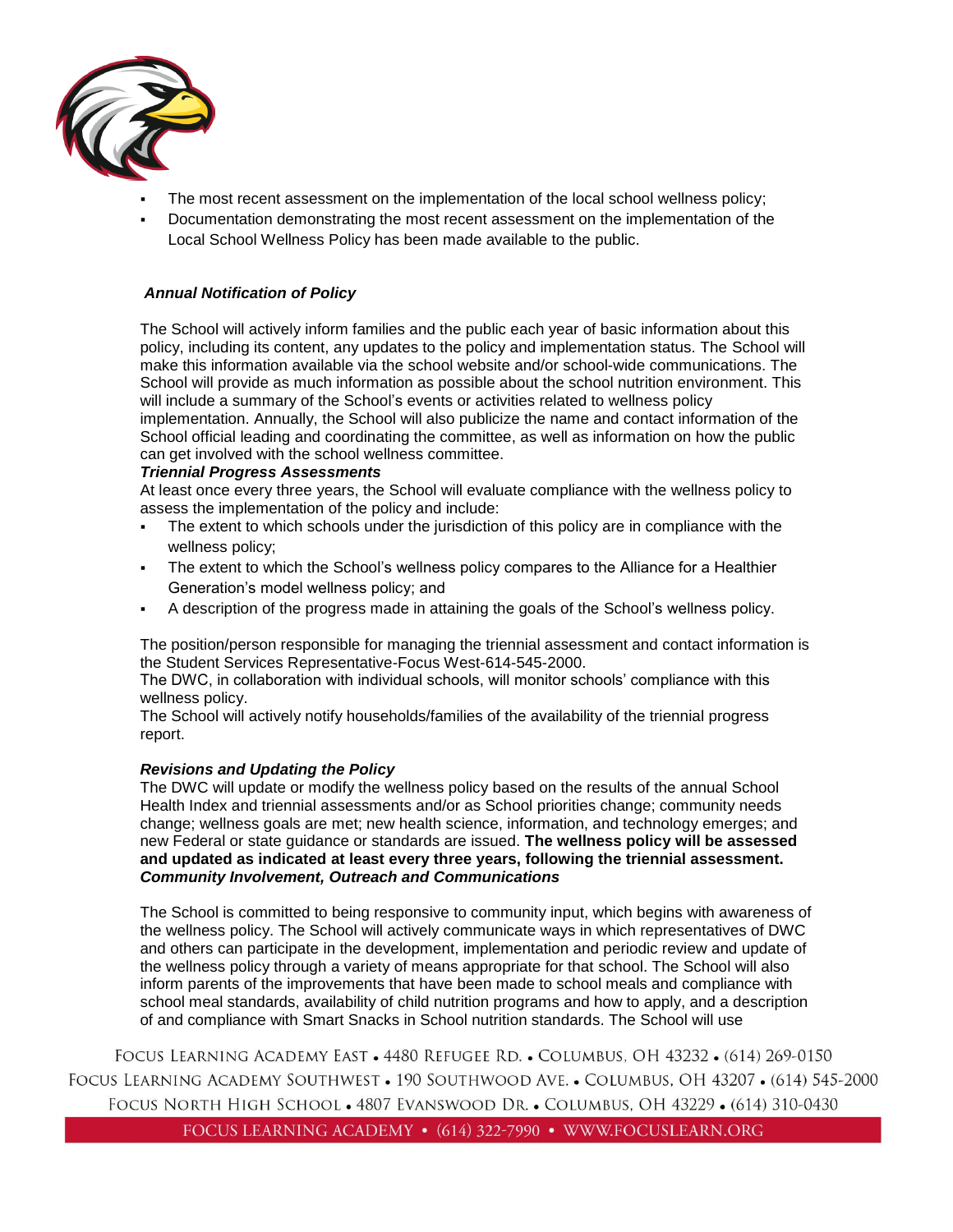

electronic mechanisms, such as email or displaying notices on the school's website, as well as non-electronic mechanisms, such as newsletters, presentations to parents, or sending information home to parents, to ensure that all families are actively notified of the content of, implementation of, and updates to the wellness policy, as well as how to get involved and support the policy. The School will ensure that communications are culturally and linguistically appropriate to the community, and accomplished through means similar to other ways that the school and individual schools are communicating important school information with parents.

The School will actively notify the public about the content of or any updates to the wellness policy annually, at a minimum. The School will also use these mechanisms to inform the community about the availability of the annual and triennial reports.

# <span id="page-5-0"></span>**III. Nutrition**

## *School Meals*

Our school is committed to serving healthy meals to children, with plenty of fruits, vegetables, whole grains, and fat-free and low-fat milk; that are moderate in sodium, low in saturated fat, and have zero grams *trans* fat per serving (nutrition label or manufacturer's specification); and to meeting the nutrition needs of school children within their calorie requirements. The school meal programs aim to improve the diet and health of school children, help mitigate childhood obesity, model healthy eating to support the development of lifelong healthy eating patterns and support healthy choices while accommodating cultural food preferences and special dietary needs. All schools within the School participate in USDA child nutrition programs, including the National School Lunch Program (NSLP), the School Breakfast Program (SBP), and Focus is committed to offering school meals through the NSLP and SBP programs, and other applicable Federal child nutrition programs, that:

- Are accessible to all students;
- **Are appealing and attractive to children;**
- Are served in clean and pleasant settings;
- Meet or exceed current nutrition requirements established by local, state, and Federal statutes and regulations. (The School offers reimbursable school meals that meet USDA [nutrition standards.](http://www.fns.usda.gov/school-meals/nutrition-standards-school-meals))
- Promote healthy food and beverage choices using at least ten of the following Smarter [Lunchroom techniques:](http://smarterlunchrooms.org/ideas)
	- − Whole fruit options are displayed in attractive bowls or baskets (instead of chaffing dishes or hotel pans).
	- − Sliced or cut fruit is available daily.
	- − Daily fruit options are displayed in a location in the line of sight and reach of students.
	- − All available vegetable options have been given creative or descriptive names.
	- − Daily vegetable options are bundled into all grab-and-go meals available to students.
	- − All staff members, especially those serving, have been trained to politely prompt students to select and consume the daily vegetable options with their meal.
	- − White milk is placed in front of other beverages in all coolers.
	- − Alternative entrée options (e.g., salad bar, yogurt parfaits, etc.) are highlighted on posters or signs within all service and dining areas.

FOCUS LEARNING ACADEMY EAST • 4480 REFUGEE RD. • COLUMBUS, OH 43232 • (614) 269-0150 FOCUS LEARNING ACADEMY SOUTHWEST • 190 SOUTHWOOD AVE. • COLUMBUS, OH 43207 • (614) 545-2000 FOCUS NORTH HIGH SCHOOL . 4807 EVANSWOOD DR. . COLUMBUS, OH 43229 . (614) 310-0430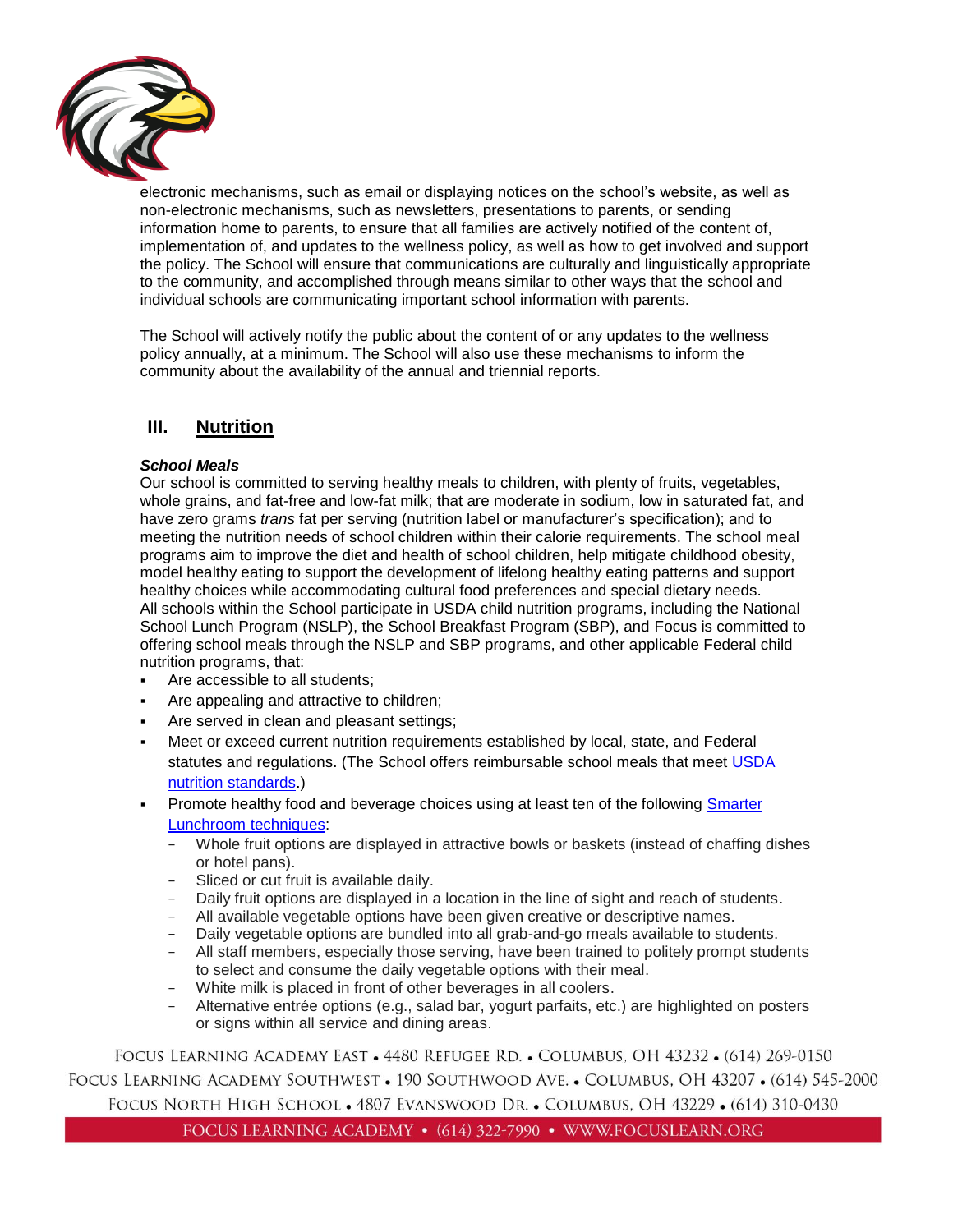

− A reimbursable meal can be created in any service area available to students (e.g., salad bars, snack rooms, etc.).

- Student surveys and taste testing opportunities are used to inform menu development, dining space decor and promotional ideas.
- Student artwork is displayed in the service and/or dining areas.
- Daily announcements are used to promote and market menu options.

*:*

- The School child nutrition program will accommodate students with special dietary needs.
- Students will be allowed at least 10 minutes to eat breakfast and at least 20 minutes to eat lunch, counting from the time they have received their meal and are seated (meets Healthy Schools Program Gold-level criteria).
- Students are served lunch at a reasonable and appropriate time of day.
- **Participation in Federal child nutrition programs will be promoted among students and** families to help ensure that families know what programs are available in their children's school.

The School will implement at least four of the following five Farm to School activities (meets Healthy Schools Program Gold-level criteria;

- − Local and/or regional products are incorporated into the school meal program;
- − Messages about agriculture and nutrition are reinforced throughout the learning environment;
- − School hosts a school garden;
- − School hosts field trips to local farms; and
- − School utilizes promotions or special events, such as tastings, that highlight the local/ regional products.

#### *Staff Qualifications and Professional Development*

All school nutrition program directors, managers and staff will meet or exceed hiring and annual continuing education/training requirements in the [USDA professional standards for child nutrition](http://www.fns.usda.gov/sites/default/files/CN2014-0130.pdf)  [professionals.](http://www.fns.usda.gov/sites/default/files/CN2014-0130.pdf) These school nutrition personnel will refer to [USDA's Professional Standards for](http://professionalstandards.nal.usda.gov/)  [School Nutrition Standards website](http://professionalstandards.nal.usda.gov/) to search for training that meets their learning needs.

#### *Water*

To promote hydration, free, safe, unflavored drinking water will be available to all students throughout the school day\* and throughout every school campus\* ("school campus" and "school day" are defined in the glossary). The school will make drinking water available where school meals are served during mealtimes.

- Water cups/jugs will be available in the cafeteria if a drinking fountain is not present.
- *All water sources and containers will be maintained on a regular basis to ensure good hygiene and health safety standards. Such sources and containers may include drinking fountains, water jugs, hydration stations, water jets and other methods for delivering drinking water.*
- Students will be allowed to bring and carry (approved) water bottles filled with only water with them throughout the day.

# *Competitive Foods and Beverages*

The School is committed to ensuring that all foods and beverages available to students on the school campus\* during the school day\* support healthy eating. The foods and beverages sold

FOCUS LEARNING ACADEMY EAST • 4480 REFUGEE RD. • COLUMBUS, OH 43232 • (614) 269-0150 FOCUS LEARNING ACADEMY SOUTHWEST • 190 SOUTHWOOD AVE. • COLUMBUS, OH 43207 • (614) 545-2000 FOCUS NORTH HIGH SCHOOL • 4807 EVANSWOOD DR. • COLUMBUS, OH 43229 • (614) 310-0430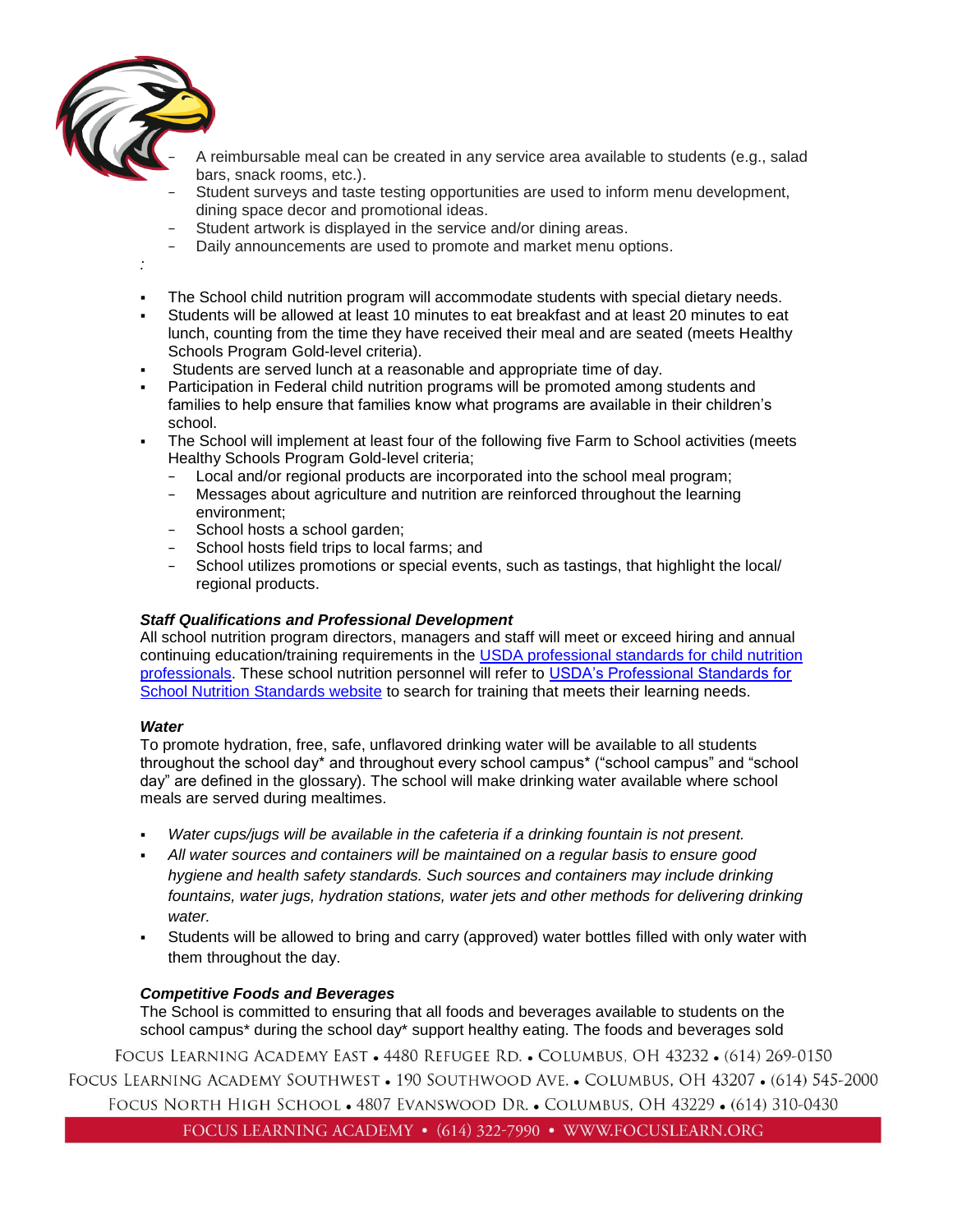

and served outside of the school meal programs (e.g., "competitive" foods and beverages) will meet the USDA Smart Snacks in School nutrition standards, at a minimum. Smart Snacks aim to improve student health and well-being, increase consumption of healthful foods during the school day and create an environment that reinforces the development of healthy eating habits. A summary of the standards and information, as well as a Guide to Smart Snacks in Schools are available at: [http://www.fns.usda.gov/healthierschoolday/tools-schools-smart-snacks.](http://www.fns.usda.gov/healthierschoolday/tools-schools-smart-snacks) The Alliance for a Healthier Generation provides a set of tools to assist with implementation of Smart Snacks available at [www.foodplanner.healthiergeneration.org.](http://www.foodplanner.healthiergeneration.org/)

To support healthy food choices and improve student health and well-being, all foods and beverages outside the reimbursable school meal programs that are sold to students on the school campus during the school day will meet or exceed the USDA Smart Snacks nutrition standards. These standards will apply in all locations and through all services where foods and beverages are sold, which may include, but are not limited to, à la carte options in cafeterias, vending machines, school stores and snack or food carts.

#### *Celebrations and Rewards*

All foods offered on the school campus will meet or exceed the USDA Smart Snacks in School nutrition standards including through:

- 1. Celebrations and parties. The school will provide a list of healthy party ideas to parents and teachers, including non-food celebration ideas. Healthy party ideas are available from the [Alliance for a Healthier Generation](https://www.healthiergeneration.org/take_action/schools/snacks_and_beverages/celebrations/) and from the [USDA.](http://healthymeals.nal.usda.gov/local-wellness-policy-resources/wellness-policy-elements/healthy-celebrations)
- 2. Classroom snacks brought by parents. The School will provide to parents a list of foods and [beverages that meet Smart Snacks](https://www.healthiergeneration.org/live_healthier/eat_healthier/alliance_product_navigator/browse_products/?product_category_id=720) nutrition standards.
- 3. Rewards and incentives. The School will provide teachers and other relevant school staff a [list of alternative ways to reward children.](https://www.healthiergeneration.org/take_action/schools/snacks_and_beverages/non-food_rewards/) Foods and beverages will not be used as a reward, or withheld as punishment for any reason, such as for performance or behavior. *[Meets Healthy Schools Program Silver-level criteria]*

#### *Fundraising*

Foods and beverages that meet or exceed the USDA Smart Snacks in Schools nutrition standards may be sold through fundraisers on the school campus\* during the school day\*. The School will make available to parents and teachers a list of healthy fundraising ideas [*examples from the [Alliance for a Healthier Generation](https://www.healthiergeneration.org/take_action/schools/snacks_and_beverages/fundraisers/) and the [USDA](http://healthymeals.nal.usda.gov/local-wellness-policy-resources/wellness-policy-elements/healthy-fundraising)*].

*[Given the pervasiveness of food fundraisers in many schools and the wide availability of profitable, healthy fundraising options, additional policy language is encouraged:*

- Focus will encourage non-food fundraisers, and encourage those promoting physical activity (such as walk-a-thons, Jump Rope for Heart, fun runs, etc.).
- Fundraising during and outside school hours will sell only non-food items or foods and beverages that meet or exceed the Smart Snacks nutrition standards. These fundraisers may include but are not limited to, donation nights at restaurants, cookie dough, candy and pizza sales, market days, etc. (Meets Healthy Schools Program Gold-level criteria)]

#### *Nutrition Promotion*

Nutrition promotion and education positively influence lifelong eating behaviors by using evidence-based techniques and nutrition messages, and by creating food environments that

FOCUS LEARNING ACADEMY EAST • 4480 REFUGEE RD. • COLUMBUS, OH 43232 • (614) 269-0150 FOCUS LEARNING ACADEMY SOUTHWEST • 190 SOUTHWOOD AVE. • COLUMBUS, OH 43207 • (614) 545-2000 FOCUS NORTH HIGH SCHOOL . 4807 EVANSWOOD DR. . COLUMBUS, OH 43229 . (614) 310-0430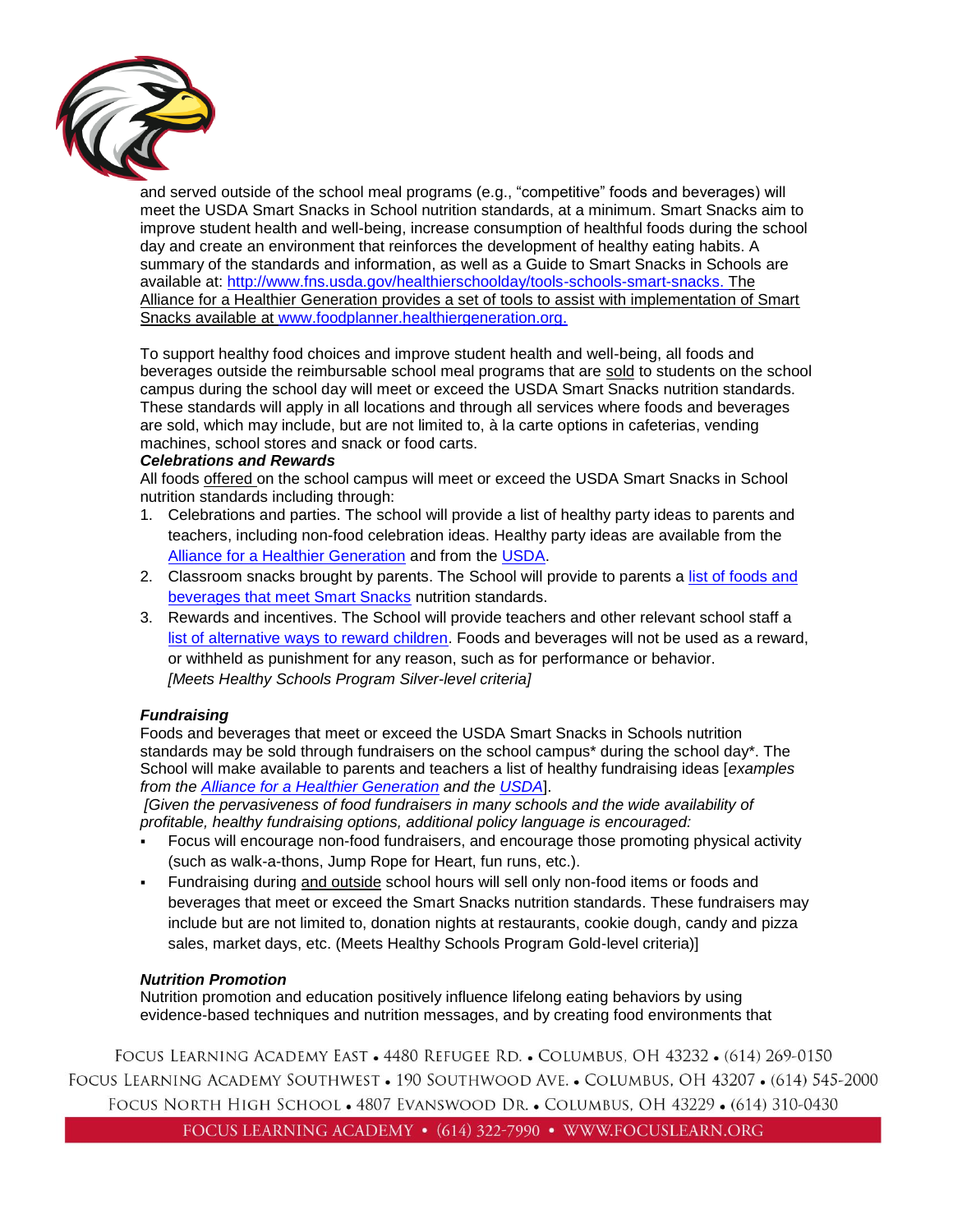

encourage healthy nutrition choices and encourage participation in school meal programs. Students and staff will receive consistent nutrition messages throughout schools, classrooms, gymnasiums, and cafeterias. Nutrition promotion also includes marketing and advertising nutritious foods and beverages to students and is most effective when implemented consistently through a comprehensive and multi-channel approach by school staff, teachers, parents, students and the community.

The School will promote healthy food and beverage choices for all students throughout the school campus, as well as encourage participation in school meal programs. This promotion will occur through at least:

- Implementing at least ten or more evidence-based healthy food promotion techniques through the school meal programs using [Smarter Lunchroom techniques;](http://smarterlunchrooms.org/ideas) and
- Ensuring 100% of foods and beverages promoted to students meet the USDA Smart Snacks in School nutrition standards. Additional promotion techniques that the School and individual schools may use are available at [http://www.foodplanner.healthiergeneration.org/.](http://www.foodplanner.healthiergeneration.org/)

## *Nutrition Education*

The School will teach, model, encourage and support healthy eating by all students. Schools will provide nutrition education and engage in nutrition promotion that:

- Is designed to provide students with the knowledge and skills necessary to promote and protect their health;
- Is part of not only health education classes, but also integrated into other classroom instruction through subjects such as math, science, language arts, social sciences and elective subjects;
- Includes enjoyable, developmentally-appropriate, culturally-relevant and participatory activities, such as cooking demonstrations or lessons, promotions, taste-testing, farm visits and school gardens;
- Promotes fruits, vegetables, whole-grain products, low-fat and fat-free dairy products and healthy food preparation methods;
- Emphasizes caloric balance between food intake and energy expenditure (promotes physical activity/exercise);
- Links with school meal programs, cafeteria nutrition promotion activities, school gardens, Farm to School programs, other school foods and nutrition-related community services;
- Teaches media literacy with an emphasis on food and beverage marketing; and
- Includes nutrition education training for teachers and other staff.

## *Essential Healthy Eating Topics in Health Education*

The School will include in the health education curriculum a minimum of 12 of the following essential topics on healthy eating:

- Relationship between healthy eating and personal health and disease prevention
- **Food quidance from [MyPlate](http://www.choosemyplate.gov/)**
- Reading and using FDA's nutrition fact labels
- Eating a variety of foods every day
- Balancing food intake and physical activity

FOCUS LEARNING ACADEMY EAST • 4480 REFUGEE RD. • COLUMBUS, OH 43232 • (614) 269-0150 FOCUS LEARNING ACADEMY SOUTHWEST • 190 SOUTHWOOD AVE. • COLUMBUS, OH 43207 • (614) 545-2000

FOCUS NORTH HIGH SCHOOL • 4807 EVANSWOOD DR. • COLUMBUS, OH 43229 • (614) 310-0430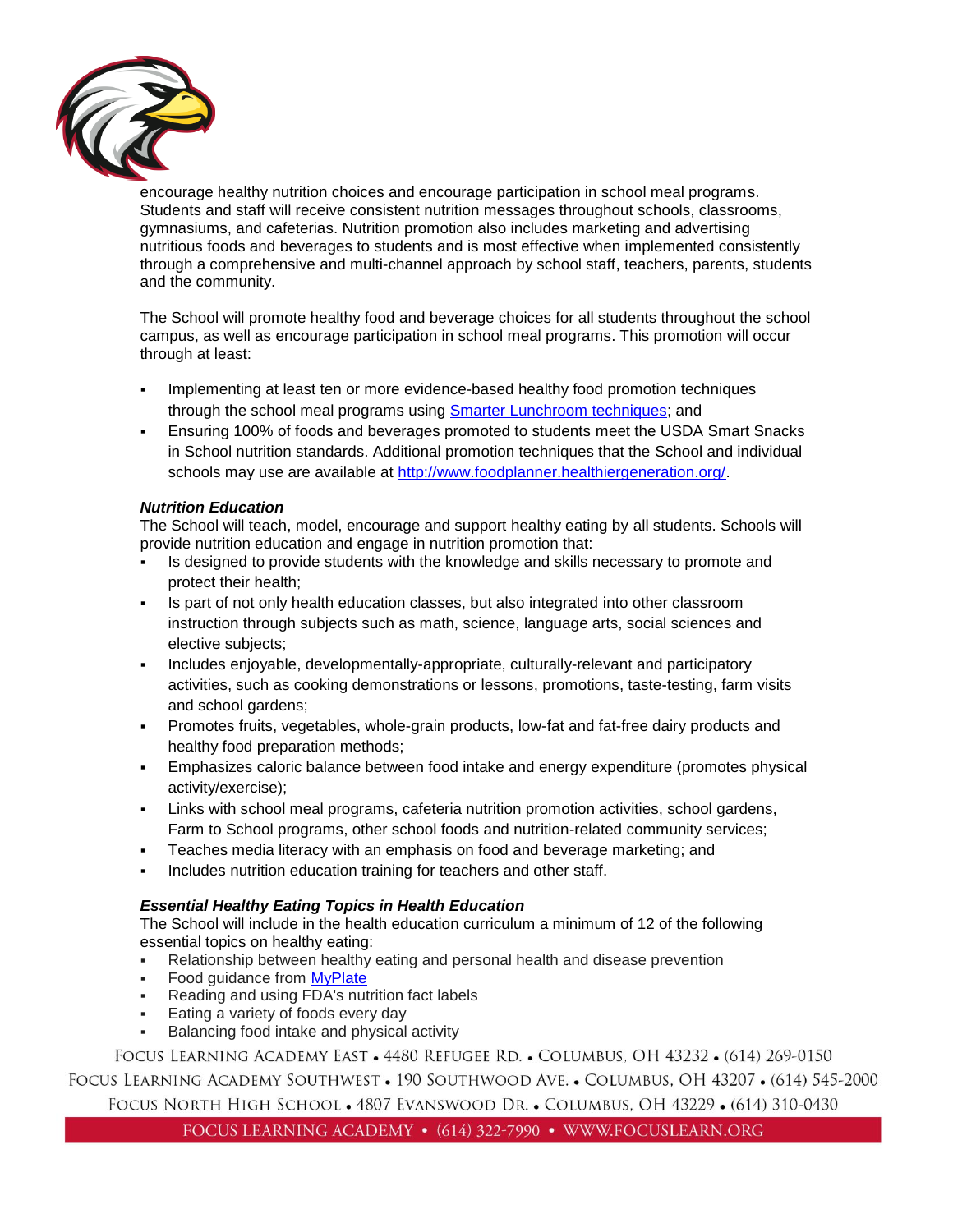

- Eating more fruits, vegetables and whole grain products
- Choosing foods that are low in fat, saturated fat, and cholesterol and do not contain *trans* fat
- Choosing foods and beverages with little added sugars
- Eating more calcium-rich foods
- Preparing healthy meals and snacks
- Risks of unhealthy weight control practices
- Accepting body size differences
- Food safety
- Importance of water consumption
- Importance of eating breakfast
- Making healthy choices when eating at restaurants
- **Eating disorders**
- **[The Dietary Guidelines for Americans](https://www.choosemyplate.gov/dietary-guidelines)**
- Reducing sodium intake
- Social influences on healthy eating, including media, family, peers and culture
- How to find valid information or services related to nutrition and dietary behavior
- How to develop a plan and track progress toward achieving a personal goal to eat healthfully
- Resisting peer pressure related to unhealthy dietary behavior
- Influencing, supporting, or advocating for others' healthy dietary behavior

# *Food and Beverage Marketing in Schools*

The School is committed to providing a school environment that ensures opportunities for all students to practice healthy eating and physical activity behaviors throughout the school day while minimizing commercial distractions. The School strives to teach students how to make informed choices about nutrition, health and physical activity. These efforts will be weakened if students are subjected to advertising on School property that contains messages inconsistent with the health information the School is imparting through nutrition education and health promotion efforts. It is the intent of the School to protect and promote student's health by permitting advertising and marketing for only those foods and beverages that are permitted to be sold on the school campus, consistent with the School's wellness policy.

Any foods and beverages marketed or promoted to students on the school campus\* during the school day\* will meet or exceed the USDA Smart Snacks in School nutrition Food and beverage marketing is defined as advertising and other promotions in schools. Food and beverage marketing often includes an oral, written, or graphic statements made for the purpose of promoting the sale of a food or beverage product made by the producer, manufacturer, seller or any other entity with a commercial interest in the product. This term includes, but is not limited to the following: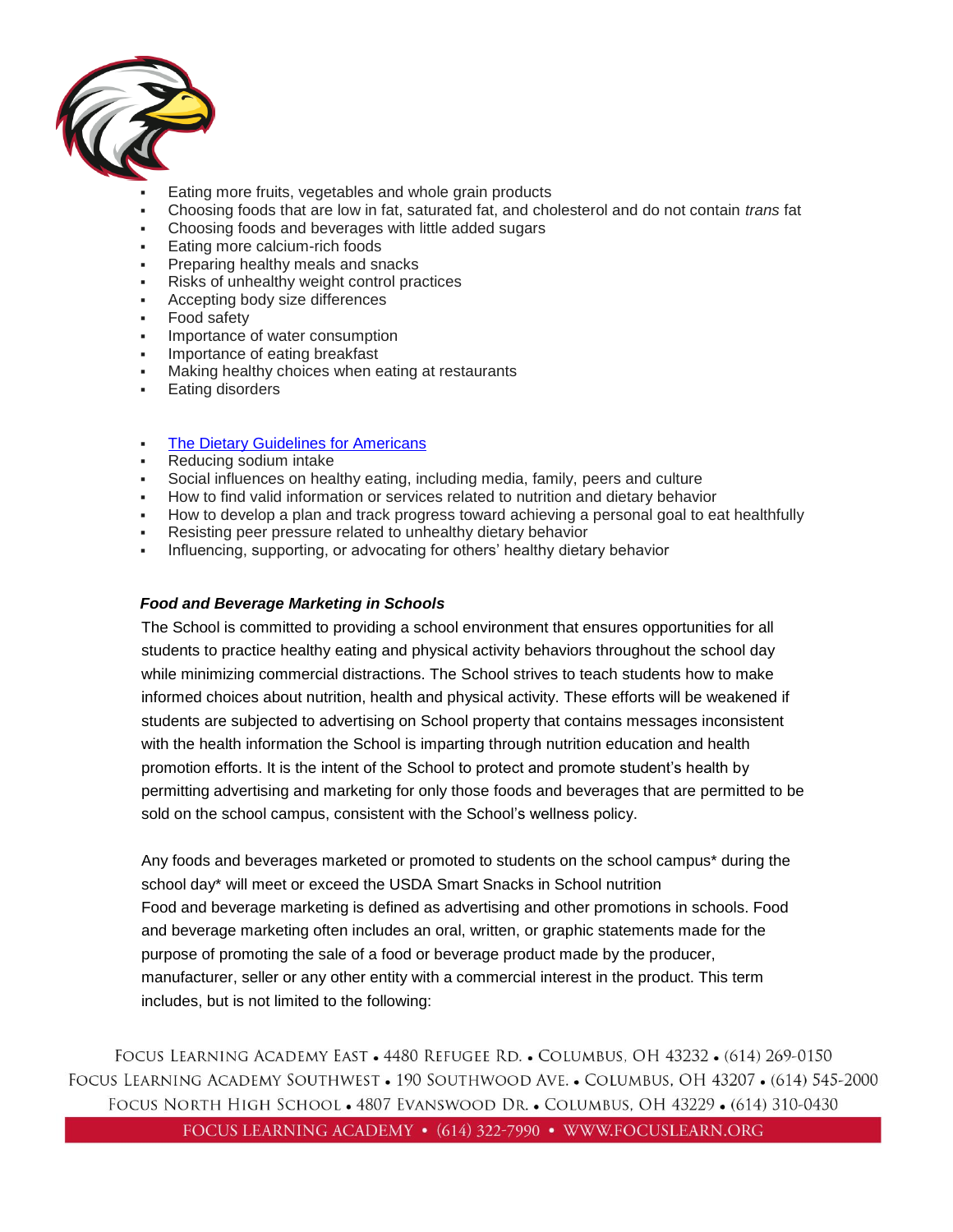

- Brand names, trademarks, logos or tags, except when placed on a physically present food or beverage product or its container.
- Displays, such as on vending machine exteriors
- Corporate brand, logo, name or trademark on school equipment, such as marquees, message boards, scoreboards or backboards (Note: immediate replacement of these items are not required; however, schools will replace or update scoreboards or other durable equipment when existing contracts are up for renewal or to the extent that is in financially possible over time so that items are in compliance with the marketing policy.)
- Corporate brand, logo, name or trademark on cups used for beverage dispensing, menu boards, coolers, trash cans and other food service equipment; as well as on posters, book covers, pupil assignment books or school supplies displayed, distributed, offered or sold by the School.
- Advertisements in school publications or school mailings.
- Free product samples, taste tests or coupons of a product, or free samples displaying advertising of a product.

As the School/school nutrition services/Athletics Department/PTA/PTO reviews existing contracts and considers new contracts, equipment and product purchasing (and replacement) decisions should reflect the applicable marketing guidelines established by the School wellness policy.

# <span id="page-10-0"></span>**IV. Physical Activity**

Children and adolescents should participate in at least 60 minutes of physical activity every day. A substantial percentage of students' physical activity can be provided through a comprehensive school physical activity program (CSPAP). A CSPAP reflects strong coordination and synergy across all of the components: quality physical education as the foundation; physical activity before, during and after school; staff involvement and family and community engagement with the school is committed to providing these opportunities. Schools will ensure that these varied physical activity opportunities are in addition to, and not as a substitute for, physical education (addressed in "Physical Education" subsection). The school will be encouraged to participate in *Let's Move!* Active Schools [\(www.letsmoveschools.org\)](http://www.letsmoveschools.org/) in order to successfully address all CSPAP areas.

Physical activity during the school day (including but not limited to recess, classroom physical activity breaks or physical education) **will not be withheld** as punishment for any reason*. This does not include participation on sports teams that have specific academic requirements*. The school will provide teachers and other school staff with a [list of ideas](http://cspinet.org/new/pdf/constructive_classroom_rewards.pdf) for alternative ways to discipline students.

To the extent practicable, the School will ensure that its grounds and facilities are safe and that equipment is available to students to be active. The School will conduct necessary inspections and repairs.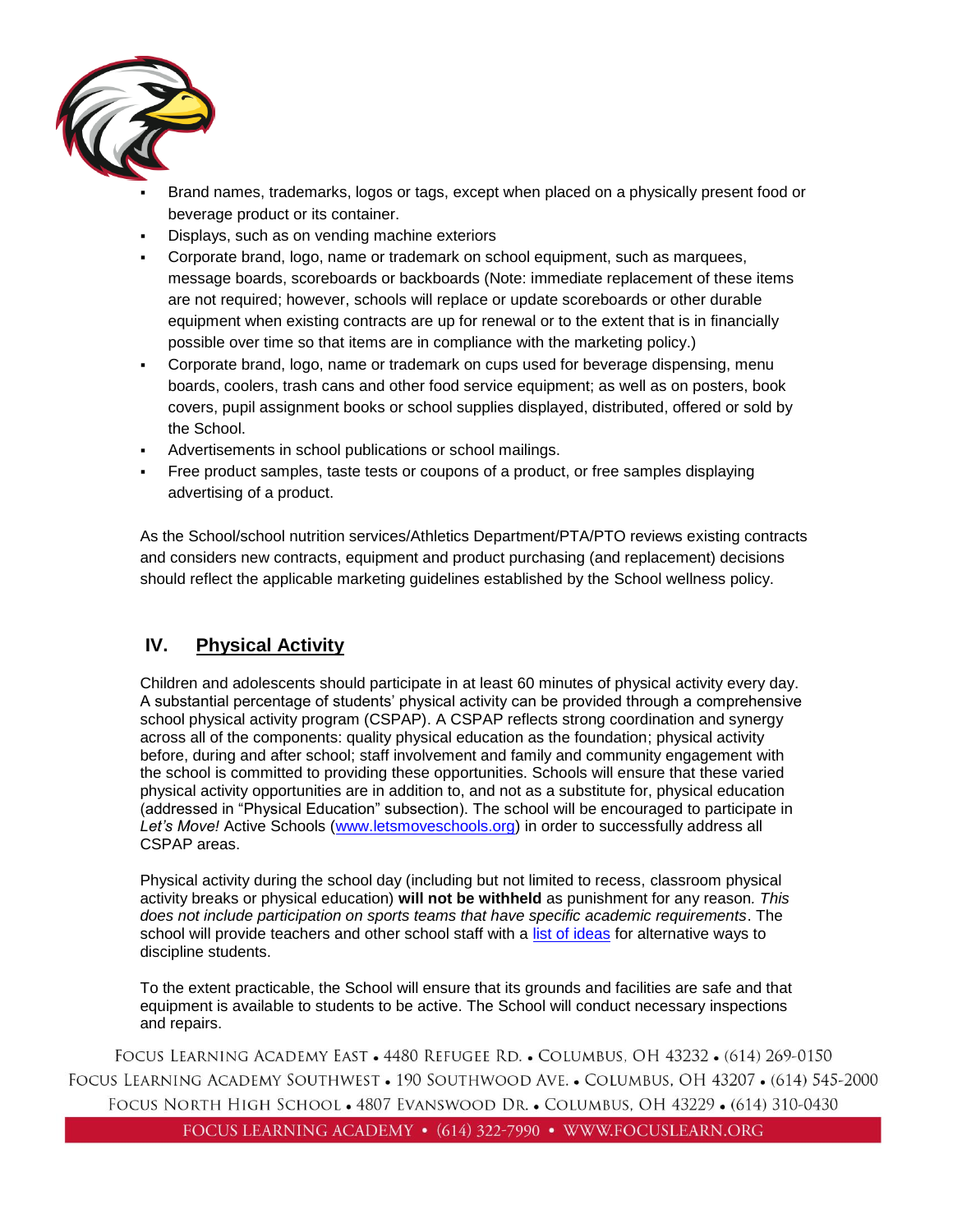

## *Physical Education*

The School will provide students with physical education, using an age-appropriate, sequential physical education curriculum consistent with national and state standards for physical education. The physical education curriculum will promote the benefits of a physically active lifestyle and will help students develop skills to engage in lifelong healthy habits, as well as incorporate essential health education concepts (discussed in the "*Essential Physical Activity Topics in Health Education*" subsection). The curriculum will support the essential components of physical education.

All students will be provided equal opportunity to participate in physical education classes. The School will make appropriate accommodations to allow for equitable participation for all students and will adapt physical education classes and equipment as necessary.

All **secondary students** (high school) are required to take the equivalent of one academic year of physical education.

The School physical education program will promote student physical fitness through individualized fitness and activity assessments (via the [Presidential Youth Fitness Program](http://www.pyfp.org/) or other appropriate assessment tool) and will use criterion-based reporting for each student.

- Students will be moderately to vigorously active for at least 50% of class time during most or all physical education class sessions (meets Healthy Schools Program Silver-level criteria).
- All physical education teachers at Focus will be required to participate in at least a once a year professional development in education (meets Healthy Schools Program Silver-level criteria).
- All physical education classes at Focus are taught by licensed teachers who are certified or endorsed to teach physical education (meets Healthy Schools Program Gold-level criteria).
- Waivers, exemptions, or substitutions for physical education classes are not granted.

#### *Essential Physical Activity Topics in Health Education*

Health education will be required the school will require students to take and pass at least one health education course. The School will include in the health education curriculum a minimum of 12 the following essential topics on physical activity:

- The physical, psychological, or social benefits of physical activity
- How physical activity can contribute to a healthy weight
- How physical activity can contribute to the academic learning process
- How an inactive lifestyle contributes to chronic disease
- Health-related fitness, that is, cardiovascular endurance, muscular endurance, muscular strength, flexibility, and body composition
- Differences between physical activity, exercise and fitness
- Phases of an exercise session, that is, warm up, workout and cool down
- Overcoming barriers to physical activity
- Decreasing sedentary activities, such as TV watching
- Opportunities for physical activity in the community
- Preventing injury during physical activity
- Weather-related safety, for example, avoiding heat stroke, hypothermia and sunburn while being physically active

FOCUS LEARNING ACADEMY EAST • 4480 REFUGEE RD. • COLUMBUS, OH 43232 • (614) 269-0150 FOCUS LEARNING ACADEMY SOUTHWEST • 190 SOUTHWOOD AVE. • COLUMBUS, OH 43207 • (614) 545-2000 FOCUS NORTH HIGH SCHOOL • 4807 EVANSWOOD DR. • COLUMBUS, OH 43229 • (614) 310-0430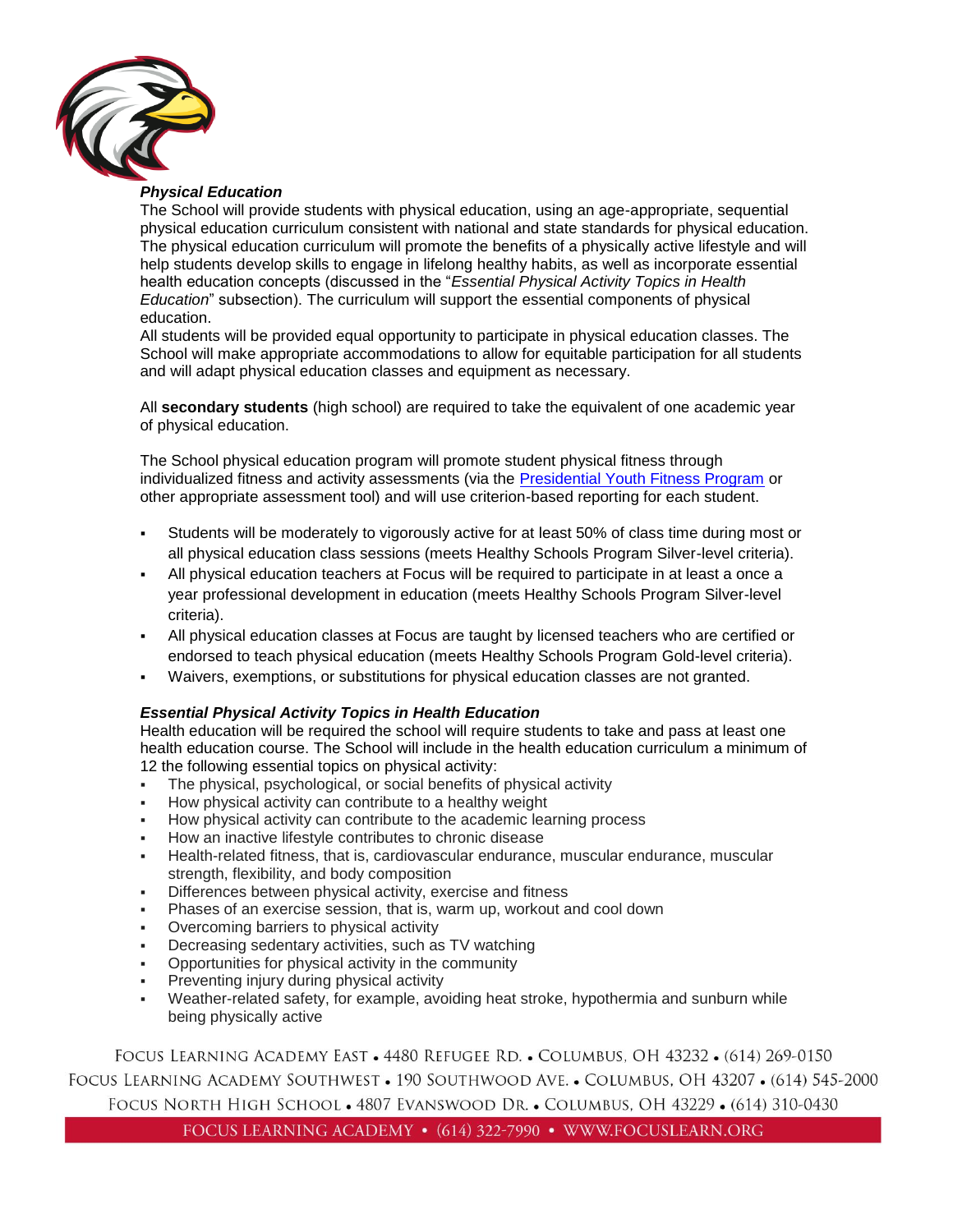

- How much physical activity is enough, that is, determining frequency, intensity, time and type of physical activity
- Developing an individualized physical activity and fitness plan
- Monitoring progress toward reaching goals in an individualized physical activity plan
- Dangers of using performance-enhancing drugs, such as steroids
- Social influences on physical activity, including media, family, peers and culture
- How to find valid information or services related to physical activity and fitness
- How to influence, support, or advocate for others to engage in physical activity
- How to resist peer pressure that discourages physical activity.

#### *Classroom Physical Activity Breaks*

The School recognizes that students are more attentive and ready to learn if provided with periodic breaks when they can be physically active or stretch. Thus, students will be offered **periodic opportunities** to be active or to stretch throughout the day on all or most days during a typical school week. The School recommends teachers provide short (3-5-minute) physical activity breaks to students during and between classroom time at least three days per week. These physical activity breaks will complement, not substitute, for physical education class,. The School will provide resources and links to resources, tools, and technology with ideas for classroom physical activity breaks. Resources and ideas are available through [USDA](http://healthymeals.nal.usda.gov/resource-library/physical-activity-school-aged-children/activities-and-tools) and the [Alliance for a Healthier Generation.](https://www.healthiergeneration.org/take_action/schools/physical_activity/physical_activities/)

#### *Active Academics*

Teachers will incorporate movement and kinesthetic learning approaches into "core" subject instruction when possible (e.g., science, math, language arts, social studies and others) and do their part to limit sedentary behavior during the school day.

The School will support classroom teachers incorporating physical activity and employing kinesthetic learning approaches into core subjects by providing annual professional development opportunities and resources, including information on leading activities, activity options, as well as making available background material on the connections between learning and movement. Teachers will serve as role models by being physically active alongside the students whenever feasible.

#### *Before and After School Activities*

The School offers opportunities for students to participate in physical activity either before and/or after the school day (or both) through a variety of methods. The School will encourage students to be physically active before and after school by making available:

-Walking Club, Community Clean Up, Basketball Club, Exercise Videos, Morning Yoga, Health Challenges, Wii Work Out Sessions, Weight Lifting Club.

#### *Active Transport*

The School will support active transport to and from school, such as walking or biking. The School will encourage this behavior by engaging in *six or more* of the activities below; including but not limited to:

- Designate safe or preferred routes to school
- Promote activities such as participation in International Walk to School Week, National Walk and Bike to School Week
- Secure storage facilities for bicycles and helmets (e.g., shed, cage, fenced area)
- Instruction on walking/bicycling safety provided to students

FOCUS LEARNING ACADEMY EAST • 4480 REFUGEE RD. • COLUMBUS, OH 43232 • (614) 269-0150 FOCUS LEARNING ACADEMY SOUTHWEST • 190 SOUTHWOOD AVE. • COLUMBUS, OH 43207 • (614) 545-2000 FOCUS NORTH HIGH SCHOOL • 4807 EVANSWOOD DR. • COLUMBUS, OH 43229 • (614) 310-0430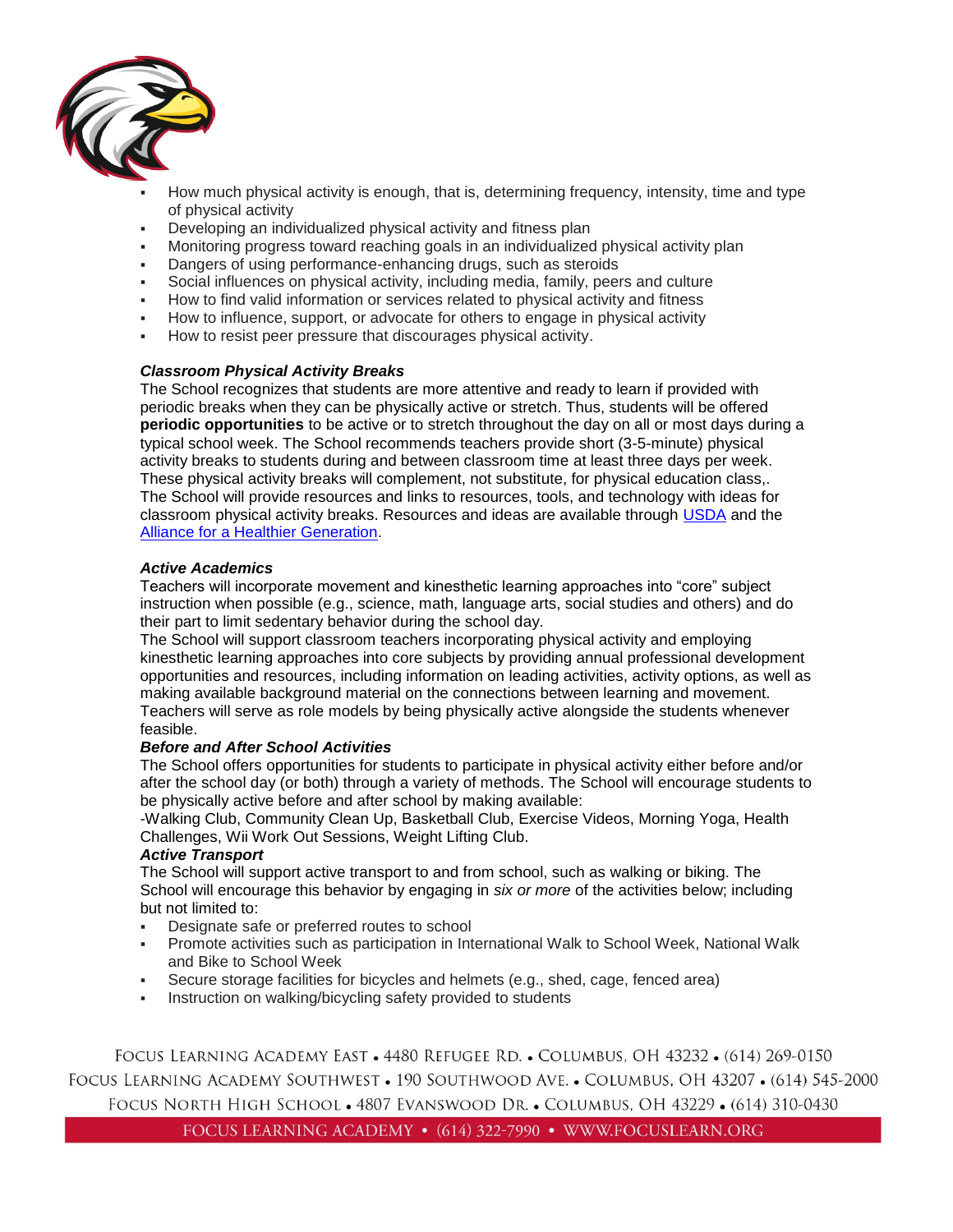

- Promote safe routes program to students, staff, and parents via newsletters, websites, local newspaper
- Use crossing guards
- Use crosswalks on streets leading to schools
- Use walking school buses
- Document the number of students walking and or biking to and from school
- Create and distribute maps of school environment (e.g., sidewalks, crosswalks, roads, pathways, bike racks, etc.)

# <span id="page-13-0"></span>**V. Other Activities that Promote Student Wellness**

The School will integrate wellness activities across the entire school setting, not just in the cafeteria, other food and beverage venues and physical activity facilities. The School will coordinate and integrate other initiatives related to physical activity, physical education, nutrition and other wellness components so all efforts are complementary, not duplicative, and work towards the same set of goals and objectives promoting student well-being, optimal development and strong educational outcomes.

The School will encourage teachers to coordinate content across curricular areas that promote student health, such as teaching nutrition concepts in mathematics, with consultation provided by either the school or the School's curriculum experts.

All efforts related to obtaining federal, state or association recognition for efforts, or grants/funding opportunities for healthy school environments will be coordinated with and complementary of the wellness policy, including but not limited to ensuring the involvement of the DWC/SWC. All school-sponsored events will adhere to the wellness policy guidelines. All school-sponsored wellness events will include physical activity and healthy eating opportunities when appropriate.

#### *Community Partnerships*

The School will develop and/or enhance relationships with community partners (e.g., hospitals, universities/colleges, local businesses, SNAP-Ed providers and coordinators, etc.) in support of this wellness policy's implementation. Existing and new community partnerships and sponsorships will be evaluated to ensure that they are consistent with the wellness policy and its goals.

#### *Community Health Promotion and Family Engagement*

The School will promote to parents/caregivers, families, and the general community the benefits of and approaches for healthy eating and physical activity throughout the school year. Families will be informed and invited to participate in school-sponsored activities and will receive information about health promotion efforts.

As described in the "Community Involvement, Outreach, and Communications" subsection*,* the School will use electronic mechanisms (e.g., email or displaying notices on the school's website), as well as non-electronic mechanisms, (e.g., newsletters, presentations to parents or sending information home to parents), to ensure that all families are actively notified of opportunities to participate in school-sponsored activities and receive information about health promotion efforts.

FOCUS LEARNING ACADEMY EAST • 4480 REFUGEE RD. • COLUMBUS, OH 43232 • (614) 269-0150 FOCUS LEARNING ACADEMY SOUTHWEST • 190 SOUTHWOOD AVE. • COLUMBUS, OH 43207 • (614) 545-2000 FOCUS NORTH HIGH SCHOOL . 4807 EVANSWOOD DR. . COLUMBUS, OH 43229 . (614) 310-0430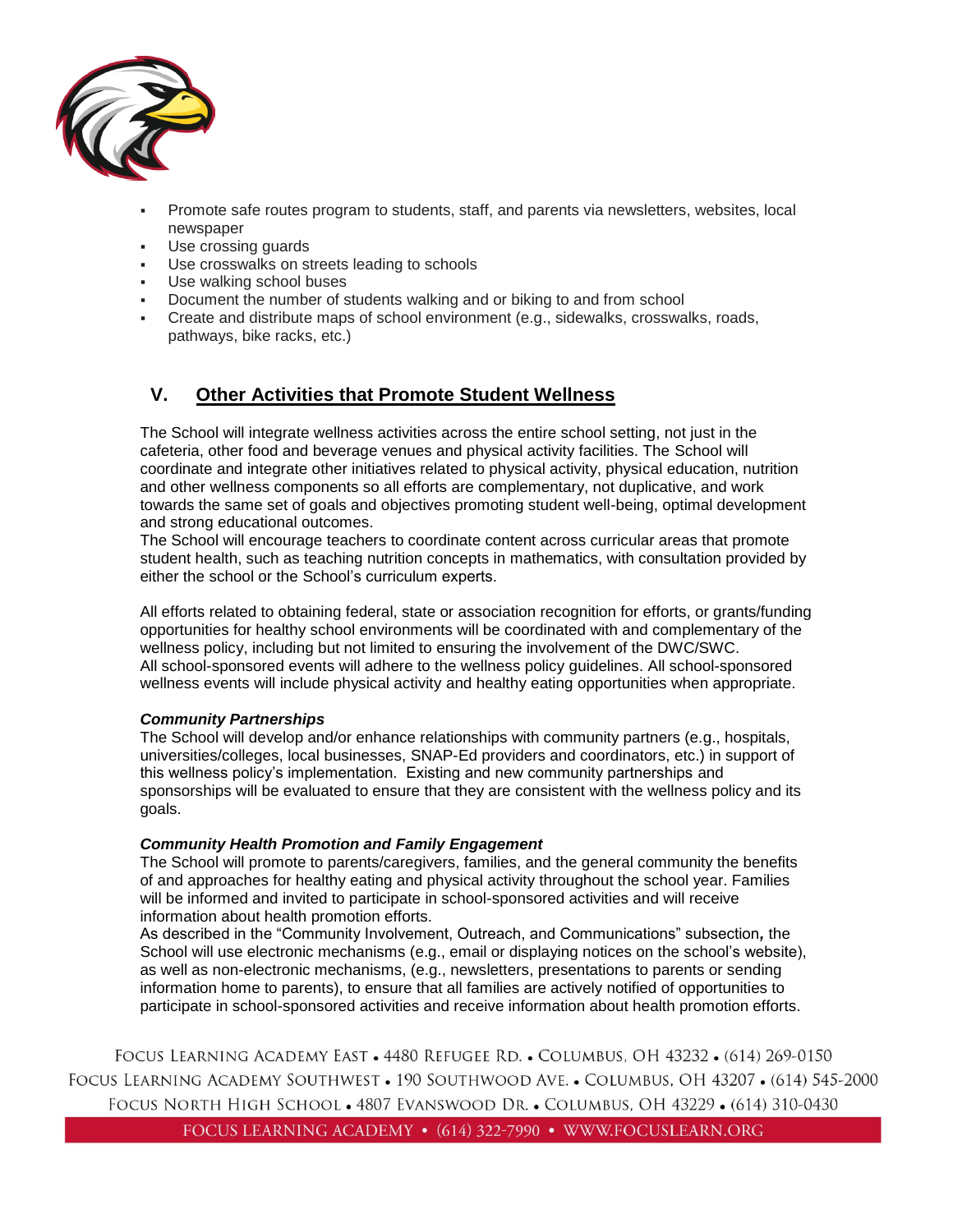

#### *Staff Wellness and Health Promotion*

The DWC will have a staff wellness subcommittee that focuses on staff wellness issues, identifies and disseminates wellness resources and performs other functions that support staff wellness in coordination with human resources staff. The subcommittee leader's name Caitlin Jones, Students Services and Family Advocate at Focus West. She can be contacted at 614-545-2000.

Focus will implement strategies to support staff in actively promoting and modeling healthy eating and physical activity behaviors by considering all suggested activities by staff members including but not limited to: Walking Clubs, Bowling Leagues, Meditation/Yoga Clubs, Morning walks, Exercise Videos, Push Up Challenges etc.The School promotes staff member participation in health promotion programs and will support programs for staff members on healthy eating/weight management that are accessible and free or low-cost.

#### *Professional Learning*

<span id="page-14-0"></span>When feasible, the School will offer annual professional learning opportunities and resources for staff to increase knowledge and skills about promoting healthy behaviors in the classroom and school (e.g., increasing the use of kinesthetic teaching approaches or incorporating nutrition lessons into math class). Professional learning will help School staff understand the connections between academics and health and the ways in which health and wellness are integrated into ongoing school reform or academic improvement plans/efforts.